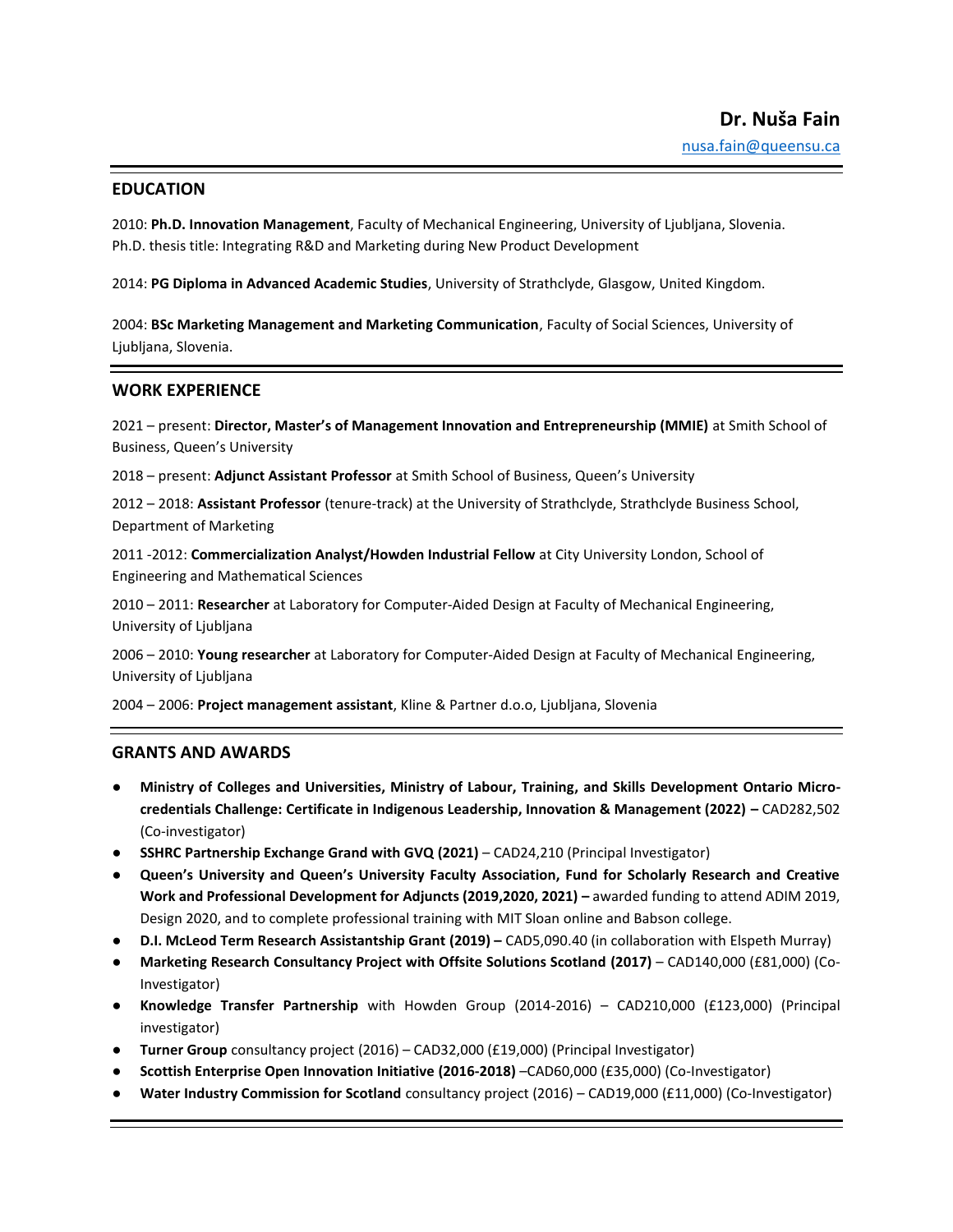# **TEACHING EXPERIENCE**

| COMM305: Introduction to Entrepreneurship                    | 2018-2020    |
|--------------------------------------------------------------|--------------|
| <b>COMM405: New Business Development</b>                     | 2019-2020    |
| COMM131: Introduction to marketing                           | 2020-2021    |
| COMM302: Launching new ventures                              | 2019-present |
| MMIE808: Individual market research project course           | 2018-present |
| MMIE908: Individual Innovation Launch Project Course         | 2018-present |
| MMA890: Innovation and Entrepreneurship                      | 2019-present |
| MMAI890: AI Innovation and Entrepreneurship                  | 2019-present |
| Marketing Communications (UG)                                | 2013-2014    |
| Digital Marketing and Convergent Marketing Communications    | 2015-2016    |
| (UG)                                                         |              |
| Marketing Communications in the Digital Age (UG)             | 2016-2017    |
| Managing Integrated Marketing Communications: theory and     | 2013-2018    |
| practice (4 <sup>th</sup> year - honours)                    |              |
| Integrated Marketing Communications (PG)                     | 2013-2018    |
| <b>Strategic Global Marketing (PG)</b>                       | 2014-2018    |
| Managing Innovation                                          | 2018         |
| Marketing in design (PG) - guest lecture                     | 2016         |
| European Global Product Realization                          | 2011-2012    |
| <b>European Global Product Realization</b>                   | 2007-2010    |
| Marketing in new product development (company training       | 2007-2010    |
| workshops)                                                   |              |
| Marketing in new product development (UG) - visiting scholar | 2017         |
| Integrated Marketing Communications (UG) - visiting scholar  | 2017         |
|                                                              |              |

# **RESEARCH OUTPUTS**

#### *Selected Refereed Journal Publications*

- Fain N., Wagner B. and Kay N.M. Driving innovation through service provision long life cycle products in manufacturing contexts. 2018. Technological Forecasting and Social Change, Special Issue on Technology and the Balancing of Corporate Growth with Sustainability. Vol. 130, pp.3-13.
- Wagner B. and Fain N. Regulatory influences on innovation in the public sector: the role of regulatory regimes. 2018. Public Management Review. Vol.20, No.8, pp.1205-1227.
- Fain N., Vukasinovic N. and Wagner B. A project-based approach to learning: comparative study of two disciplines. 2016. Design and Technology Education: An International Journal. 21, 1, pp.51-60.
- Zavbi R., Fain N. and Rihtarsic J. Using Computer Generated Design Aids to Facilitate Alternative Concept Embodiments. 2016. International Journal of Engineering Education. 32, 2, pp.762 – 771. Cok, V, Fain, N, Vukasinovic, N & Zavbi, R. 'Multicultural Issues of Product Development Education in Virtual Teams'. 2015. International Journal of Engineering Education, Special issue on innovative teaching methods, vol.31, iss. 3, 863-873.
- Fain Nusa and Wagner Beverly. R&D-marketing integration in innovation does culture matter? 2014. European Business Review, Vol. 26, Iss: 2, pp.169 – 187.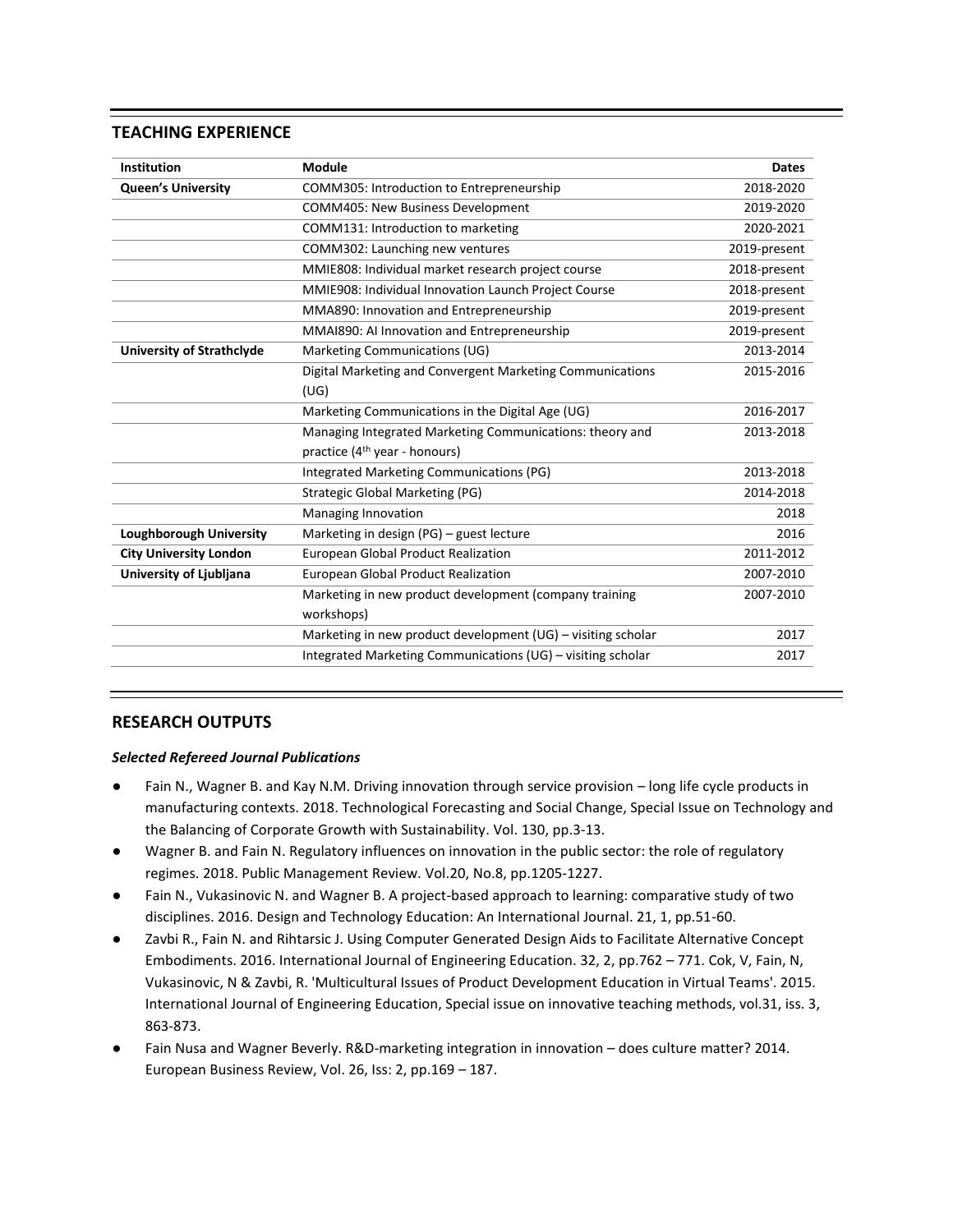- Barić Ana, Jelovac Dejan, Fain Nuša. Barriers in multicultural business communication: an empirical study of Slovenia and Bosnia and Herzegovina. 2013. Innovative Issues and Approaches in Social Sciences, vol.6, no.3, pp.18-37.
- FAIN Nuša and KLINE Miro. The dynamics of multicultural NPD teams in virtual environments. 2013. Journal of Technology and Design Education. Volume 23, Issue 2, pp 273-288.
- ZAVBI Roman, FAIN Nusa and RIHTARSIC Janez. Evaluation of a method and a computer tool for generating concept designs. 2013. Journal of Engineering Design. Vol. 24, issue 4, pp. 257-271.
- FAIN Nuša, KLINE Miro and DUHOVNIK Jože. Integrating R&D and Marketing in New Product Development. 2011. Strojniski vestnik – Journal of Mechanical Engineering. Vol. 57, iss.7-8, 599-609.
- FAIN Nuša, SCHOORMANS Jan and DUHOVNIK Jože. The effect of R&D-marketing integration on NPD success - The case of SMEs in the growing economy of Slovenia. International Journal of Technology Management, 2011, vol.56, no 1.

## *Selected Conference Proceedings and Presentations*

- Tachtampa C., Araujo Redbird, J. and Fain N. (2021). Indigeneity in entrepreneurship: Exploring the role of Indigenous knowledge in building sustainable entrepreneurial practices for First Nations. EMERGING THEMES IN INDIGENOUS BUSINESS, ASPER SCHOOL OF BUSINESS Inaugural Research Conference, March 18 & 19, 2021
- Fain N., and Vukasinovic N. (2020). Entrepreenurial Mindset Development in business and engineering education – an experiment. Proceedings of Design 2020. Zagreb, Croatia.
- Fain N., Rod M. and Bohemia E. (2019) Entrepreneurial Mindset: a longitudinal study of three different teaching approaches to developing it. Proceedings of the Academy of Design innovation Management Conference 2019, London, UK
- Muhos M., Wagner B., Fain N. and Saarela M. (2018). Exploring the early stages of growth in a Slovenian Health-Technology startup. In: Proceedings of the 13th European Conference on Innovation and Entrepreneurship. Portugal, September 2018.
- Canik, Y. Fain, N., Bohemia E. Telalbasic, I. and Tewes, V. (2018). Integrating individual knowledge into innovation processes of R&D alliances. Proceedings of Design 2018 15th International Design Conference, May 2018, 1805-1814. 10.21278/idc.2018.0238.
- Fain, N, Wagner, B, Kay, N & Vukasinovic, N (2017). Bespoke innovation: filling the gap between classic and user-centred open innovation. in E Bohemia, C de Bont & LS Holm (eds), Conference Proceedings of the Design Management Academy 2017: Research Perspectives on Creation Intersection. vol. 1, Conference Proceedings of the Design Management Academy, vol. 90, pp. 147-154, Design Management Academy Conference 2017, Hong Kong, China, 7-9 June.
- Huang, L., Wagner, B., & Fain, N. (2016). Open innovation adoption from strategy to practice: implications from organizational ambidexterity and dynamic capabilities. Paper presented at 3rd Annual World Open Innovation Conference, Barcelona, Spain.
- Fain N., Vukasinovic N. and Zavbi R. (2016). The influence of product complexity on team performance within NPD. In: Proceedings of the Design 2016 14th International Design Conference, May 2016.
- Grant D. A., Russell G., Wagner B. and Fain N (2016) Optimising the process of product development by collaborating and thinking visually – Co-creation within Howden. In: Proceedings of the Design 2016  $14<sup>th</sup>$ International Design Conference, May 2016.
- Kay N., Fain N., and Wagner B. (2015). Exploring inside-in open innovation: a case study. 2<sup>nd</sup> World Open Innovation conference, Santa Clara, November 2015.
- Grant D., Fain N., Wagner B. and Kay N. (2015). Open innovation and the view from both ends of the bridge: a case study in new product development. 2<sup>nd</sup> World Open Innovation conference, Santa Clara, November 2015.
- Fain N., Wagner B. and Vukasinovic N. (2015). A project-based approach to learning: comparative study of two disciplines. Learn x Design = PreK-16 Education conference, Chicago, July 28-30.